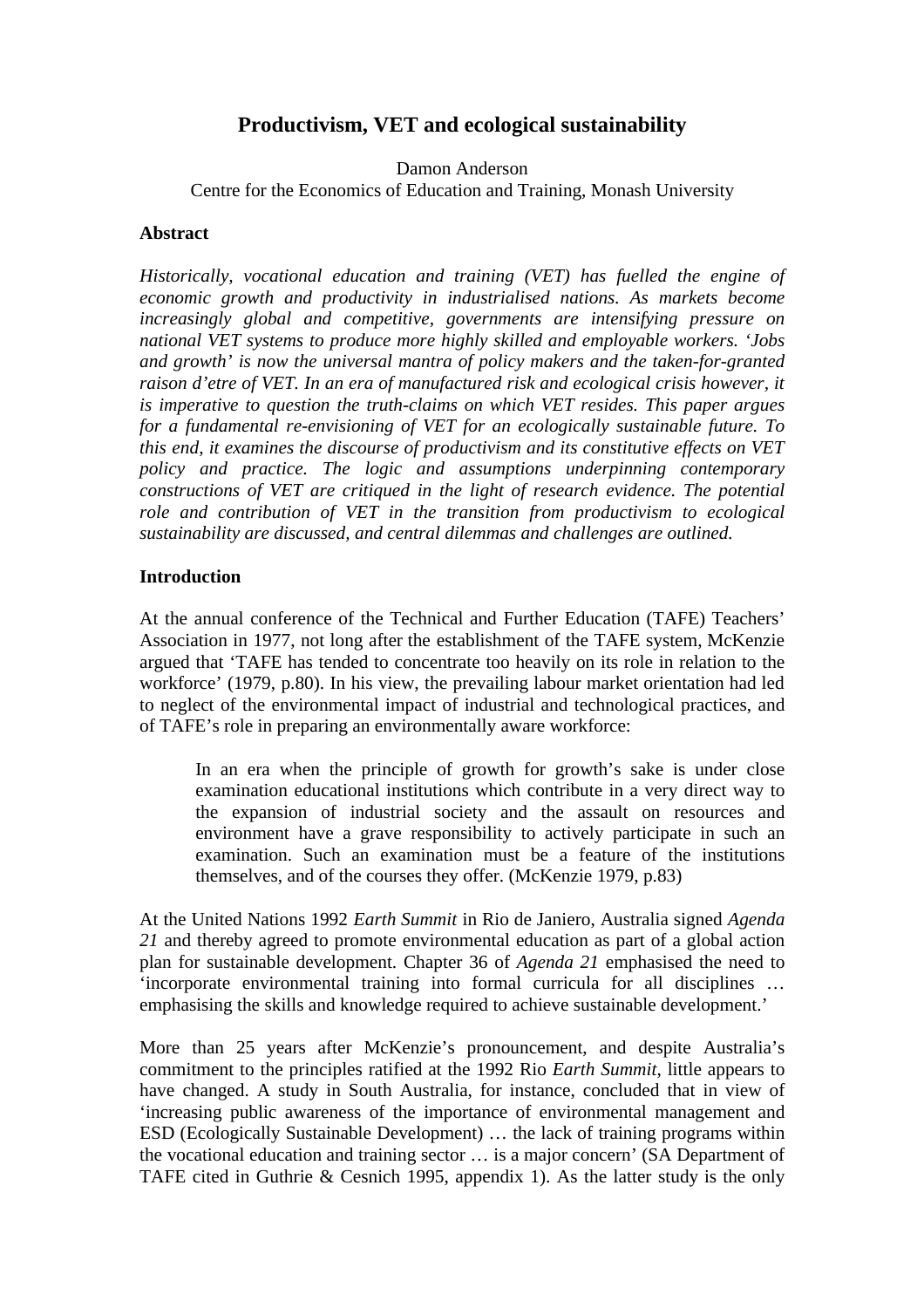one of its kind in Australia, it is difficult to make an accurate assessment of the national state of play with respect to ESD-oriented programs in VET. However the fact that ESD has been almost totally overlooked or ignored in VET suggests that both policy makers and researchers (with the few exceptions noted herein) are deeply embedded in the discourses that legitimise ecologically unsustainable growth.

In an era of manufactured risk and ecological crisis (Beck 2000, Giddens 1994), it is imperative to question the universal truth-claims on which TAFE and VET (hereafter referred to collectively as 'VET') reside. In light of a critical analysis of official VET policy texts and statistics, this paper argues for a fundamental re-envisioning of VET for an ecologically sustainable future. It examines the discourse of productivism and its constitutive effects on VET policy and practice. The logic and assumptions that underpin contemporary constructions of VET are critiqued. The potential role and contribution of VET in the transition from productivism to ecological sustainability are discussed, and central dilemmas and challenges are outlined. Given the dearth of research on the topic, the substance of this paper is more conceptual than empirical.

# **Sustainable development**

'Sustainable development' is a relatively new and polysemous concept. According to the landmark definition in the Brundtland Report of the World Commission on Environment and Development (1987, p.43), sustainable development is 'development that meets the needs of the present without compromising the ability of future generations to meet their needs'. Although open to varying interpretations, the Brundtland definition emphasises the need to locate the goal of ecological sustainability within the social and economic context of human development. Unlike the concept of 'sustainable growth', which assumes that perpetual growth is both necessary and attainable and that improved technical efficiency and scientific innovation can overcome environmental limits to production, sustainable development rejects the primacy of economic growth and aims to integrate economic, social and ecological development. Herein production should be restricted to the equitable satisfaction of basic human needs and held in ecological equilibrium (Palmer 1998).

One of the few articulations of sustainable development and VET is contained in the 1997 *Hamburg Declaration on Adult Learning* (Articles 1 and 17):

… only human-centred development and a participatory society based on the full respect of human rights will lead to sustainable and equitable development … Education for environmental sustainability should be a lifelong learning process which recognizes that ecological problems exist within a socioeconomic, political and cultural context. A sustainable future cannot be achieved without addressing the relationship between environmental problems and current development paradigms.

Similarly, it has been argued in relation to VET in Australia that ecologically sustainable development should be promoted in conjunction with other progressive goals, including democratic participation, economic justice, social equity and cultural inclusiveness (Anderson 2001). While recognising that sustainable development is an ambiguous and contested term requiring further debate, this paper adopts the above definition and perspective but concentrates primarily on the ecological dimension.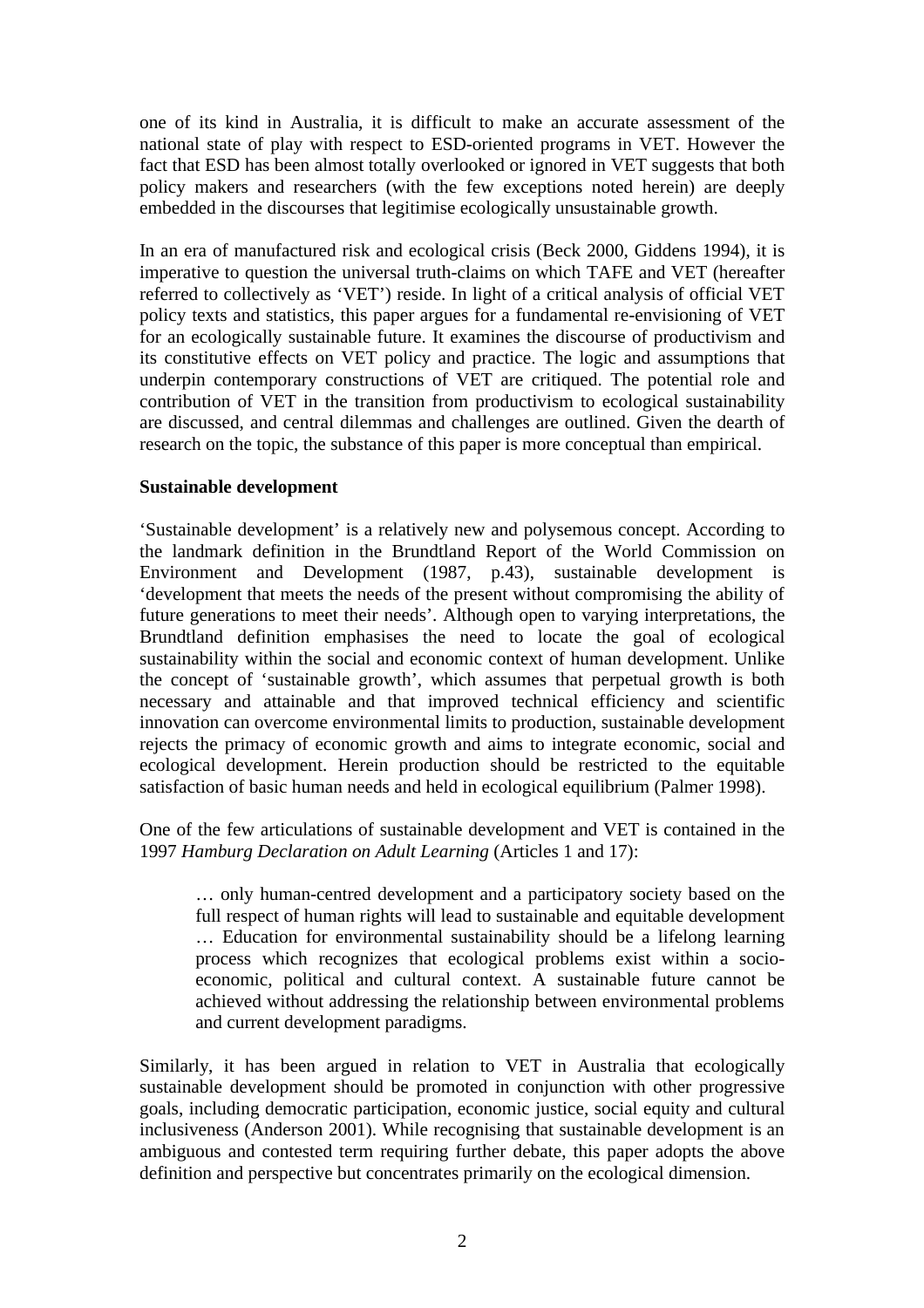# **Productivism**

In his analysis of contemporary industrial society, Giddens (1994) refers to the condition of modernity as one of 'manufactured uncertainty' in which humanity is confronted with unprecedented risks: 'Living in an era of manufactured risk means confronting the fact that the "side-effects" of technological innovations are sideeffects no longer.' (p.175) Giddens links the emergence of manufactured uncertainty and its attendant social, biological and ecological risks to the rise of 'productivism', which is 'an ethos in which "work", as paid employment, has been separated out in a clear-cut way from other domains of life' (p.175). Work 'expresses the primacy of "industry"', 'defines whether or not individuals feel worthwhile or socially valued', and has become compulsive in character, crowding out and negating other human values and activities (p.175). Giddens argues that productivism is a direct consequence of the capitalist imperative for perpetual economic growth, which in turn presupposes the 'continuous production and consumption of goods' (p.163).

For Giddens, the answer to the contemporary dilemma of 'how much is enough?' relates only partially to the resource limits of nature. It can only be fully addressed by calling into question the ethos of productivism and its associated life practices - the continuously expanding circuits of production and consumption. Challenging the underlying rationality of productivism undercuts the meaning of work as paid employment and creates 'pressure to realise and develop other life values' (p.163).

#### **Productivism and vocational education and training**

The ethos of productivism has been omnipresent in TAFE and its antecedents. Despite the historic attempt by the Kangan report in 1974 to break the 'unholy alliance' between TAFE and industry by prioritising educational and social over economic needs, TAFE remained 'the servant of industry, producing skilled manpower to build national wealth' (Mackie 1979, p.60). With the ascendancy of neoliberal economics and human capital theory from the mid-1980s, productivism has further tightened its grip on VET. Viewed as an instrument of economic policy and a major supplier of 'human capital', VET has been increasingly harnessed to the logic of economic growth and industrial production. Under the national training reform agenda, policymaking in VET was corporatised and competency-based training (CBT) was introduced to strengthen the connection between skills formation and economic production (Marginson 1993, Stevenson 1993).

As a consequence, VET policy and practice are now premised on two fundamental assumptions that have acquired the status of self-evident truths, and which are reproduced systematically in the structure, culture and programs of VET institutions; namely that the principal, if not sole, purposes of VET are to: promote economic growth through the development of the human resources required by industry to enhance productivity and profit; and produce skills and competencies for work, thereby enhancing the employability of individuals. It is no coincidence that both assumptions correspond with Giddens' (1994) characterisation of the defining features of productivism: the needs of 'industry' have taken precedence over all others, and 'work' (as paid employment) has displaced alternative human values and vocations.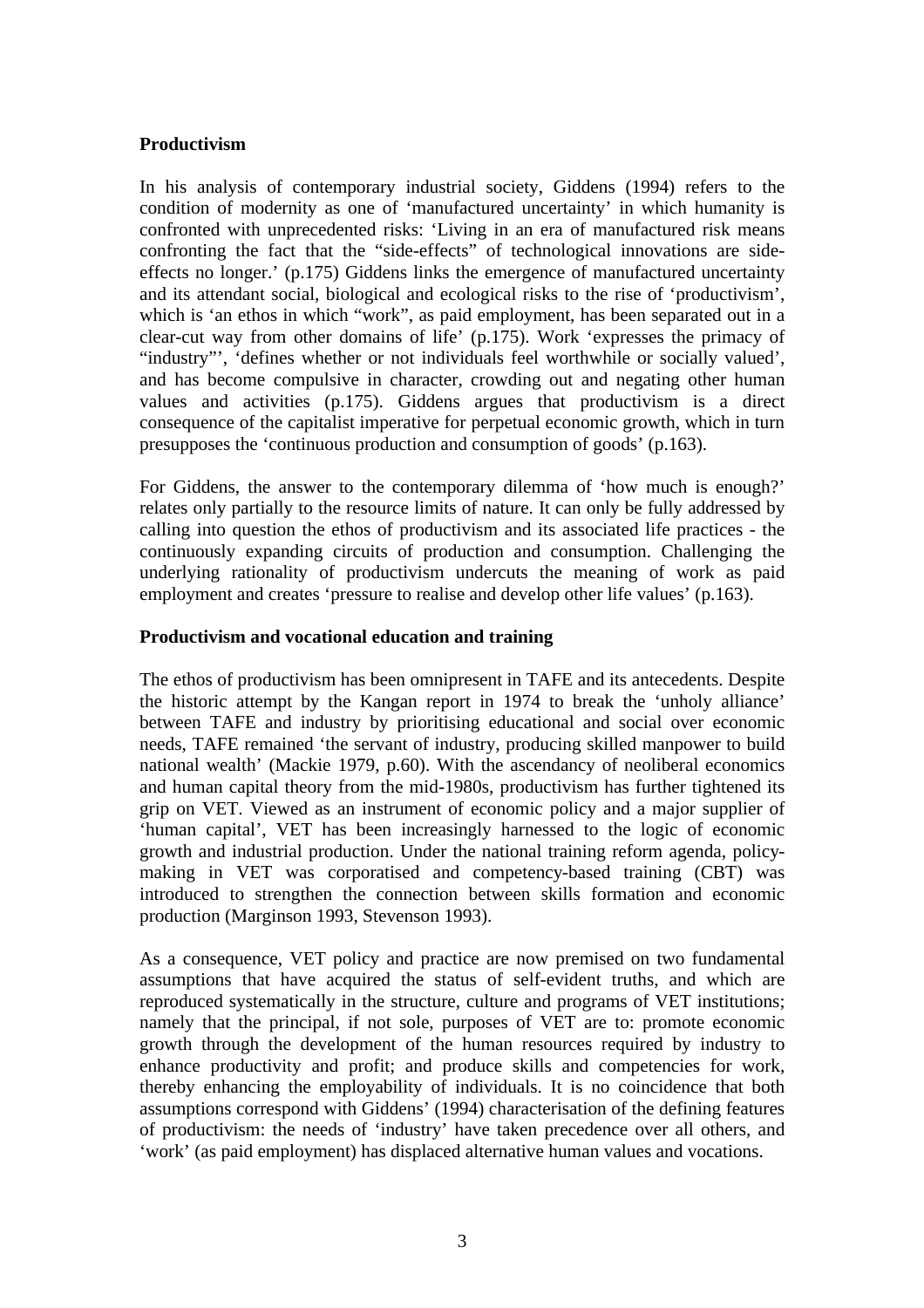As Giddens' analysis suggests, the first assumption stems from the truth-claim that economic growth is a permanent and necessary feature of industrialised nations and that the future well-being of countries like Australia relies on its national economy becoming increasingly competitive in global markets. The second assumption reflects the related truth-claim that work (as paid employment) is the principal, if not exclusive, source of meaning and measure of value for human beings as it enables them to contribute to, and benefit from, economic growth. Despite their profound effects on VET policy and practice, the validity of these two assumptions goes largely unquestioned and alternative norms and values are discounted or simply ignored.

# **Training-for-growth**

Productivism and the universal truth-claim of permanent economic growth were present at the inception of the national training reform agenda, and are deeply embedded in its discourse:

Our primary objective … must be to improve Australia's economic performance in generating the skills required for national economic development. … (E)ducation and training policies … will … play an important part in ensuring that our human resources are fully and effectively used. (Dawkins and Holding 1987, pp.12-13)

This extract from *Skills for Australia*, a blueprint for training reform in Australia, demonstrates the manner in which economic growth is taken for granted as the principal rationale of training reform. Implicit is the assumption that natural resources are infinite and can be exploited at will, without any consideration of the wider consequences for the global ecosystem. The only perceived constraints on growth are deficiencies in the nation's human resources, which if developed fully through VET would increase productivity. 'Training-for-growth', or 'skills-for-productivity', is thereby legitimated as the 'primary objective' of national VET policy.

The core assumption that economic growth is a permanent feature of human existence is no longer tenable. As concluded at the 1992 Rio *Earth Summit*, the present rate of economic development is unsustainable due to its detrimental and irreversible impact on the natural environment and its resources. The key factor contributing to environmental degradation is the growing gap between 'poor' Third World and 'rich' Western industrialised nations, the consequences of which are twofold. On the one hand, developing nations are hostage to spiralling foreign debt, overpopulation, unmet basic human needs, poverty and overuse or misuse of natural resources, all of which contribute to environmental damage. On the other hand, industrialised countries maintain unsustainable patterns of production and consumption, and their economies remain in a perpetual state of development. Excessive consumption, unrestrained use of energy and mineral resources, and the generation of non-recyclable waste in industrialised nations are accelerating the rate of resource depletion and Third World degradation (Keating 1993). More recently, the typically pro-growth World Bank observed in its *World Development Report 2003* that 'some social and environmental trends associated with past development strategies in industrial and developing countries are not sustainable … Environmental conditions have also deteriorated in many places across the planet and will worsen if present trends continue.' (p.3)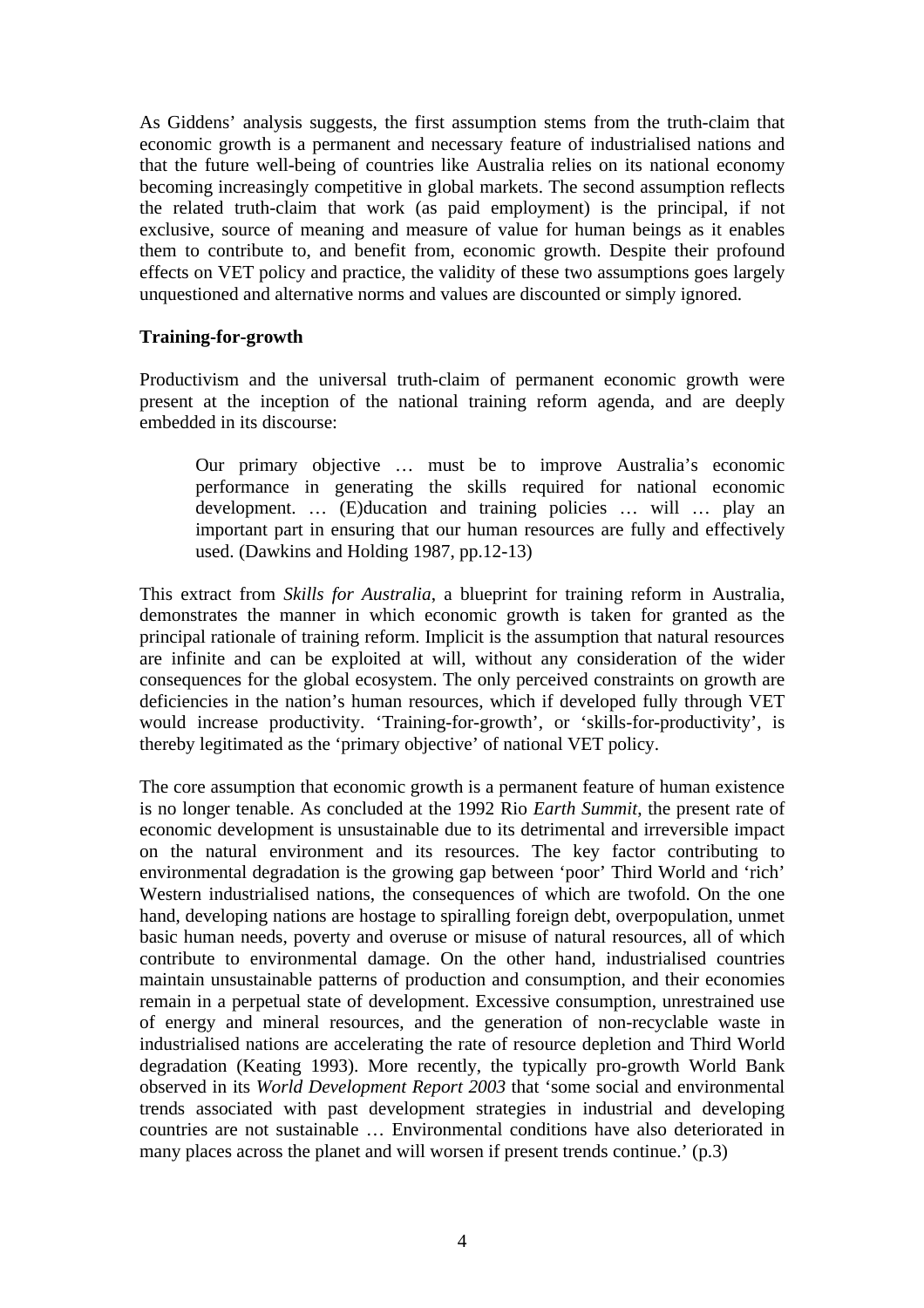Not only are the crucial inter-relationships and interdependencies between developed and developing nations (and their ecosystems) overlooked, but so also are the counterproductive effects of continuous economic growth in developed nations like Australia:

Industrialised nations are also in a continual state of development. Problems associated with this ongoing process include serious environmental damage resulting from use of energy, resources and the generation of wastes; depletion of finite resources and unmet basic needs of significant elements of the population. (Keating 1993, p.54)

As a result of these compounding factors, the future health of the global ecosystem is in serious jeopardy. Only a fundamental reorientation of modes of development, rates of resource exhaustion, and levels and patterns of production and consumption in industrialised nations will defuse the present crisis (Keating 1993, UNDP 1996). As a major supplier of skilled labour, VET is implicated in these processes.

Given Australia's contribution to the 1992 Rio *Earth Summit* and the growing body of scientific evidence of environmental problems, the persistent reproduction of productivism in official VET policy discourse is highly problematic. For instance, Australia's national VET strategy for 1998-2003 ignores the imperative for ESD and recycles the 'training-for-growth' assumption by declaring that the primary role of VET is:

To ensure that the skills of the Australian labour force are sufficient to support internationally competitive commerce and industry' (ANTA 1998, preface)

National economic interests are valorised over global ecological concerns. The list of 'forces for change' in VET is saturated with the language of productivism: 'growth in global markets', 'intensified international competition', 'consumer expectations', and so on. At no point does ecological sustainability figure in this narrative. Instead, a sense is conveyed of ever-expanding circuits of production and consumption, in which VET fuels industry and enterprise demand for skilled labour:

New technologies are being developed and introduced across all industry sectors and most areas of work, boosting productivity and creating demands for new and different skills … (E)nterprises are becoming increasingly dependent on the skills of their workforce to add value to raw materials and to provide high quality services and products. (ANTA 1998, pp.1-2)

The potential for VET to promote a critical awareness of the limits and consequences of productivism, and to develop the capacity to envisage and realise alternative futures oriented to ecological sustainability, falls outside this restricted vision. Moreover, the Key Performance Measures are almost exclusively concerned with steering VET providers towards the maximisation of skills-for-productivity. None are designed to measure the contribution of VET to sustainable development.

Productivism and its attendant myth of permanent economic growth, as Stevenson argues, can no longer be taken for granted as a legitimate basis for constructing VET: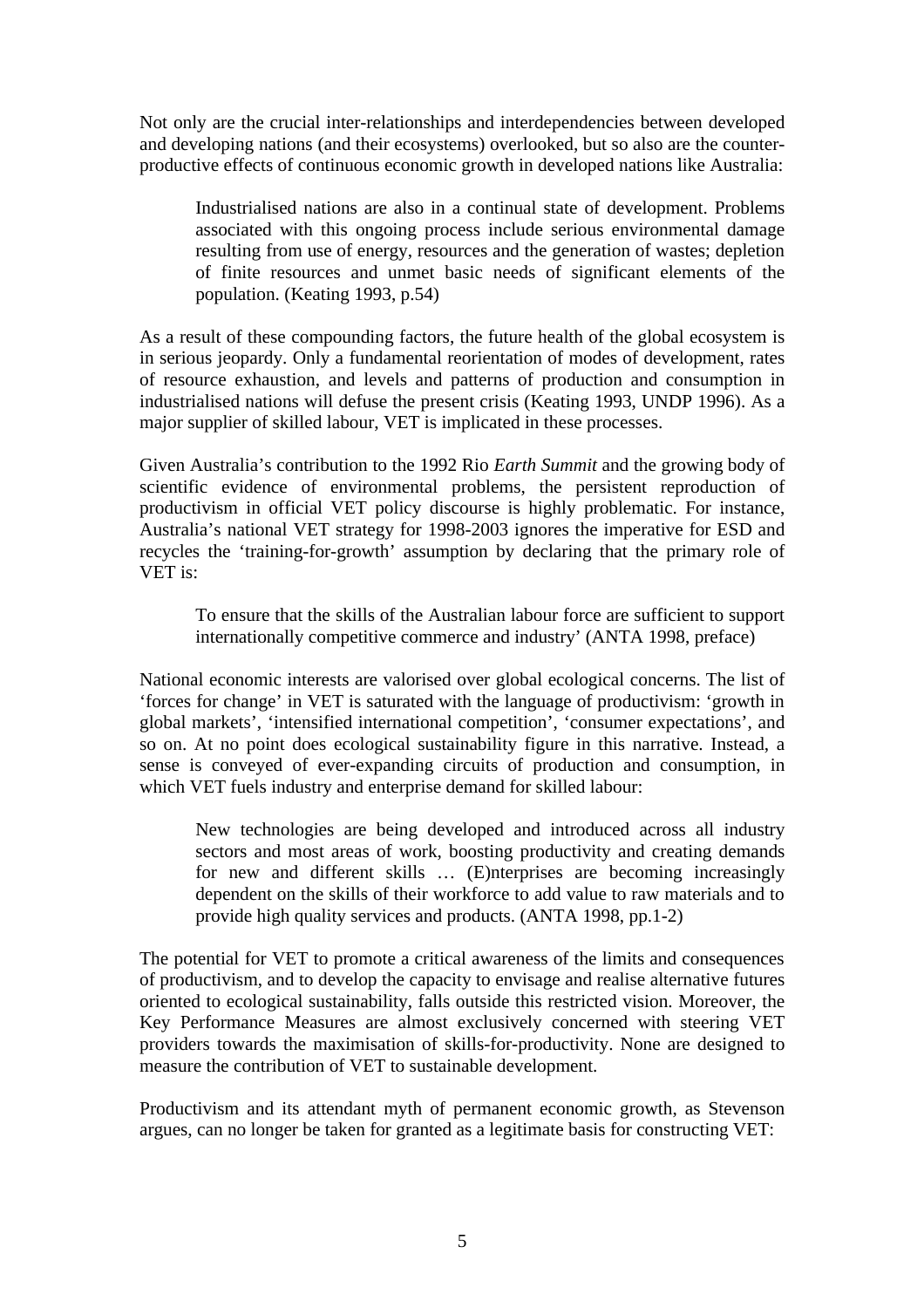It needs to be debated whether the secret to our success as a nation lies in our continued exploitation of scarce resources, adding economic value before export, in competition with other countries, all trying to do the same thing... We need to decide if, rather, … the key to economic success (resides) in solutions which value conservation, sensitivity, cooperation, sharing, valuing leisure and activities which add quality to our lives, supporting small scale enterprise, and pursuing interests unable to be defined or taught as competencies. Then we need to relate such aspirations to the goals of vocational education. (1993, p.91)

A decade later, and despite the now palpable contradictions of 'growth-for-growth's sake', debate continues to be stifled by the myopic effects of productivism.

#### **Skills-for-work**

The second assumption underpinning the contemporary construction of VET is that training is preparation for paid employment and that skills are acquired for work. This assumption derives its present currency from the truth-claim that the needs of industry and individuals are converging. The most influential articulation of the convergence truth-claim was presented in a review of the national training reform agenda: 'Individual Australians have essentially the *same interest* as enterprises: whether they are now unemployed or looking for their first or for a different job, what they want from training is competitive skills which Australian enterprises want' (ACG 1994, preface, emphasis added). On this basis, current policy frames assert that VET should be primarily (if not exclusively) concerned with giving individuals the skills required in the workplace so as to enhance their 'employability' (eg. ANTA 1998, Kemp 1996). This construction of VET, supported by the technology of CBT, 'impedes the consideration of the wide range of needs and concerns of students in vocational education - in fact any needs outside of the narrow vocational goals associated with reproducing industry and relationships among workers in industry.' (Stevenson 1993, p.93) Skills for ESD are a case in point.

Productivism and the 'skills-for-work' assumption, however, are fundamentally flawed as they are based on an ideology of 'work' that is no longer economically rational or socially sustainable (UNDP 1996). National data show that 73% of VET graduates in 2001 were working in paid employment after completing their training. Over one third (34%) of these graduates held part-time positions. In all, 27% of graduates were 'not employed' (i.e. either 'unemployed' or 'not in the labour force'). In effect, while 47% of VET graduates were in full-time employment, over half (52%) were under-employed, unemployed or outside the paid workforce (NCVER 2002, p.5). The main conclusion to be drawn from this social reality is not that VET courses should reflect current industry specifications evermore closely. Rather it highlights the need to take greater account of the broad range of graduate destinations beyond paid employment, and the numerous non-economic needs of VET students. In effect, productivism has outlived its relevance to such an extent that new vocational identities and forms of socially useful human activity other than paid employment must now be recognised and valued through VET. As Gorz (1994, p.46) observes:

In actual fact, for almost half the active population, the ideology of work is a bad joke and identification with work an impossibility, since the economic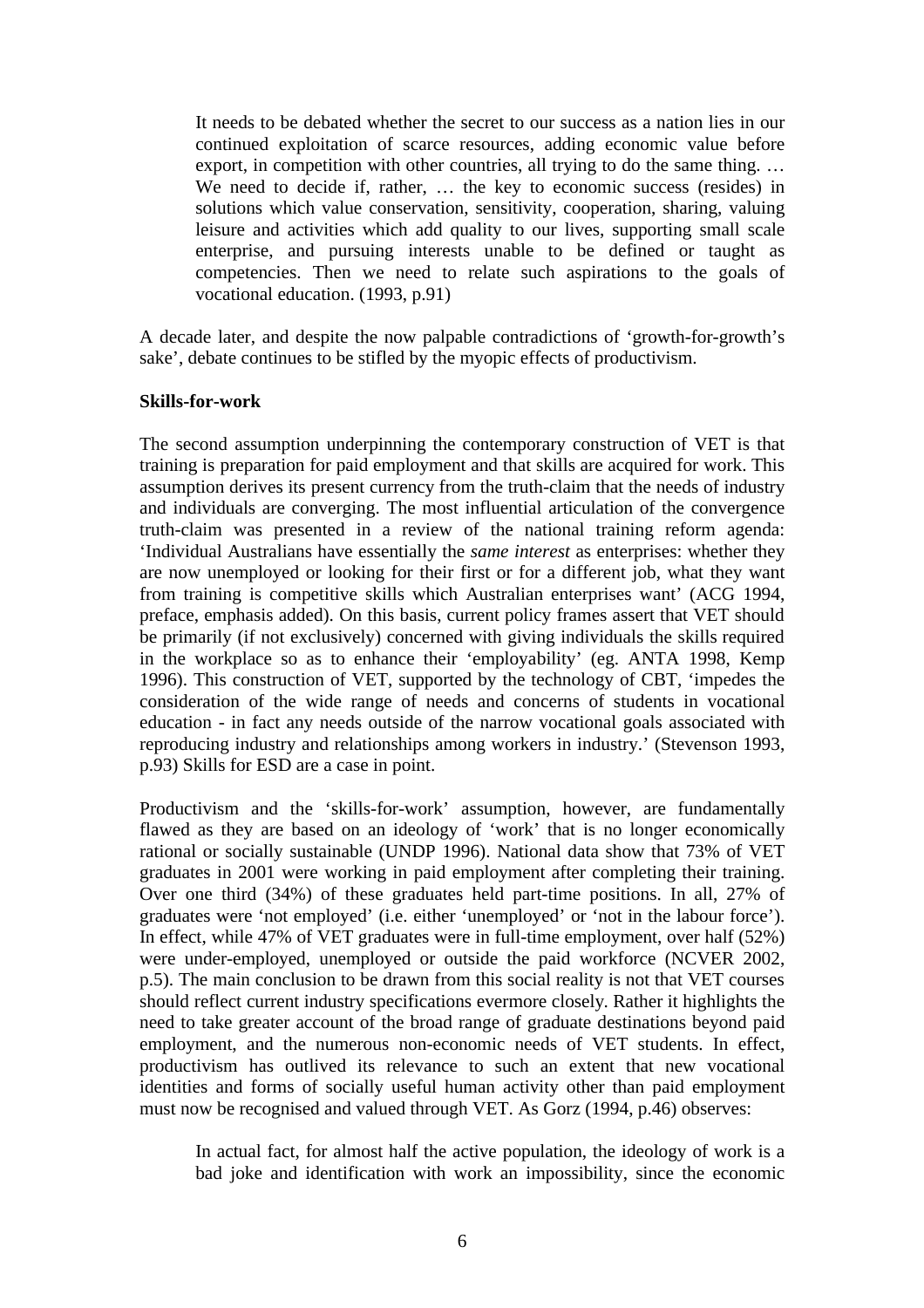system has no need - or regular need - of their capacities. The reality disguised by extolling 'human resources' or the work of the new skilled industrial personnel is that stable, full-time, year-round employment throughout an entire lifetime is becoming the privilege of a minority, and that for almost half of the active population, work no longer takes the form of an occupation which integrates them into a productive community and defines their place in society.

While the above analysis does not negate VET's role in preparing students for work, it does underscore the need to closely scrutinise the normative assumption of 'skills-forwork'. It also throws into question the logic behind the associated claim that 'the interests of individuals cannot be well serviced *unless* the training they receive meets the skill formation needs of enterprises' (ACG 1994, p.133). In an increasingly jobless society, the concept of 'employability' is becoming redundant for many and should no longer be the principal focus of VET policy and programs. The unemployed and under-employed require skills to survive on limited income, the confidence to cope with adversity, and the personal resources to develop meaningful vocations other than those connected to employment. Many VET graduates will move in and out of work and through different occupations, often in industries for which they have no training. They need the capacity to adapt to new work contexts, deal with economic insecurity, and reconfigure their identities as producers and consumers in an era of ecological risk. As Beck (2000, p.65) notes, 'only a focus on the nature-destroying aspect of work could change the foundations of the work society in a meaningful direction that was up to the tasks of the future.' VET could, but does not yet, perform such a role.

# **Vocational education and training for sustainable development**

Despite its all-pervasiveness in VET, the logic of productivism has not eluded criticism altogether. In 1986, the United Nations Educational, Scientific and Cultural Organisation (UNESCO) argued that VET should be actively involved in environmental education (EE). From the perspective of UNESCO (cited in Hardy & Salasoo 1987, p.60), VET institutions have both an ethical responsibility and the practical means to address the environmental consequences of economic production:

Technical and vocational education has provided the skilled manpower (sic) for agricultural and industrial development, which has been one of the main sources of environmental degradation. Technical and vocational education should therefore play an active role in helping to deal with these problems through its programs. The institutions concerned already have many of the resources, both physical and human, to offer appropriate EE.

UNESCO argued that both a reactive and pro-active approach to EE should be adopted to equip learners to address existing problems and anticipate emerging issues.

Current practice in Australia is far removed from this conception. With the exception of courses designed for the 'environment industry', learners in VET are rarely if ever exposed to the concept of ESD and its relevance to their future roles in industry and the community. Although there are no audits of the environmental content of VET provision in the public domain, a national workshop on *Educating for a Sustainable Future* found that 'the absence of sustainability is all too clear' in training packages (Barrow & Condon 2002, p.4). A few relevant competencies were identified in some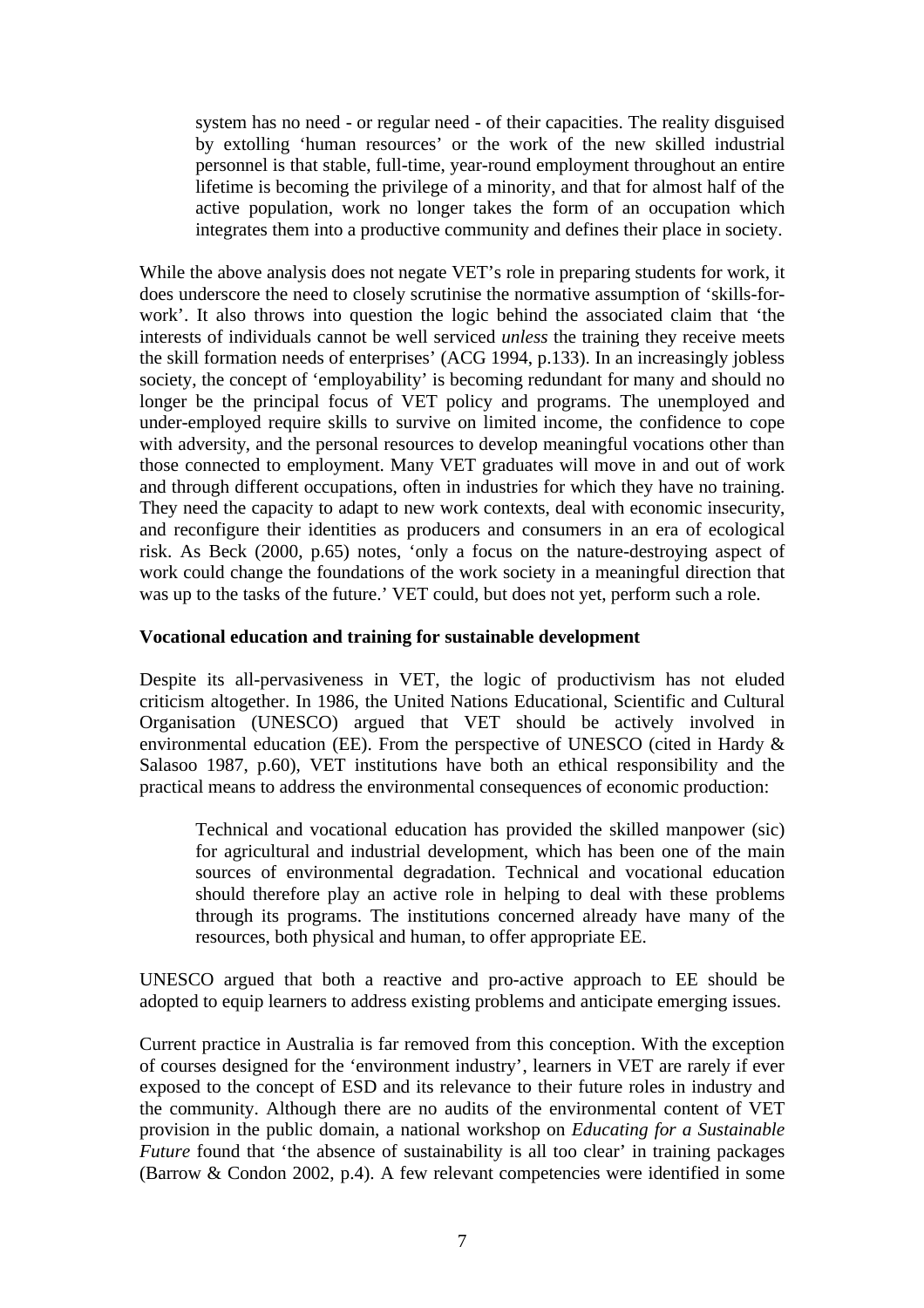training packages, for instance agriculture, horticulture and construction. But the delivery of such competencies was frequently ineffective as CBT 'is skills based and often lacks sufficient knowledge/understanding of how (E)SD practices fit in' (Barrow & Condon 2002, p.8). In other words, ESD is marginalised in, if not entirely excluded from, the relatively narrow band of work skills deemed to be legitimate and worthy of inclusion in training packages. When they are included, their relationships to other workplace competencies are poorly articulated and VET teachers/trainers (themselves graduates of productivism) generally lack the awareness and skills to deliver them in an integrated manner. In consequence, the discourse and practices of productivism tend to constitute and reinforce each other in such a way that ESD knowledge and skills are systematically fragmented, decontextualised and devalued.

As institutions implicated directly in processes of economic production and lifelong learning, VET providers are strategically positioned to facilitate the paradigmatic shift from productivism to ecological sustainability. Learners in VET are involved in activities that have a crucial impact on the natural environment. As managers, workers and consumers, adults are active participants in processes of economic production and consumption which are the root of productivism and cause of environmental damage. An ESD-oriented approach to VET has the potential to cultivate an understanding of the links between economic activity and environmental change, and to develop skills for promoting ESD in workplaces and communities. The use of integrated and holistic approaches to VET - such as real problem-based, 'learning by doing' strategies would help to bridge the gap between work-related competencies and ESD skills.

An exemplar of good practice is the Renewable Energy Centre at Brisbane Institute of TAFE, which follows a set of principles that: defines sustainability as 'the core of engineering studies'; examines technology in its social, environmental and economic contexts; promotes an holistic and inter/multi-disciplinary systems approach; focuses on real problems in the local/regional/global community; and develops, implements and reviews its courses in collaboration with industry and community stakeholders (Berrill & Giffard 2001). ESD principles also inform the Centre's internal operations. Such initiatives show how VET can be redesigned to enable learners to develop the production skills required by industry within an integrated ESD-oriented framework.

# **Challenges and strategies**

Given the powerful discursive effects of the 'training-for-growth' and 'skills-forwork' assumptions underlying VET policy and practice, in conjunction with vested interests in their systematic reproduction, the shift to ESD is likely to be complex and highly contested. The current framework of an industry-driven training market poses significant problems as it places VET providers largely under the sway of private enterprises whose interests lie in perpetuating productivism. As Ferrier (2001, p.223) observes, the creation of an industry-driven system 'has had the effect of consolidating the links between VET and existing industries or traditional industries, such as Agriculture, Mining and Manufacturing', the bastions of productivism. Required to be increasingly 'client-focused' and reactive to short-term market demand, VET providers presently have little scope or incentive to develop programs *in anticipation* of new and emerging needs, including those of 'green' industries, or to integrate ESD competencies into existing curricula. Yet it is only through pro-active educational strategies over the longer term that industry and the wider community will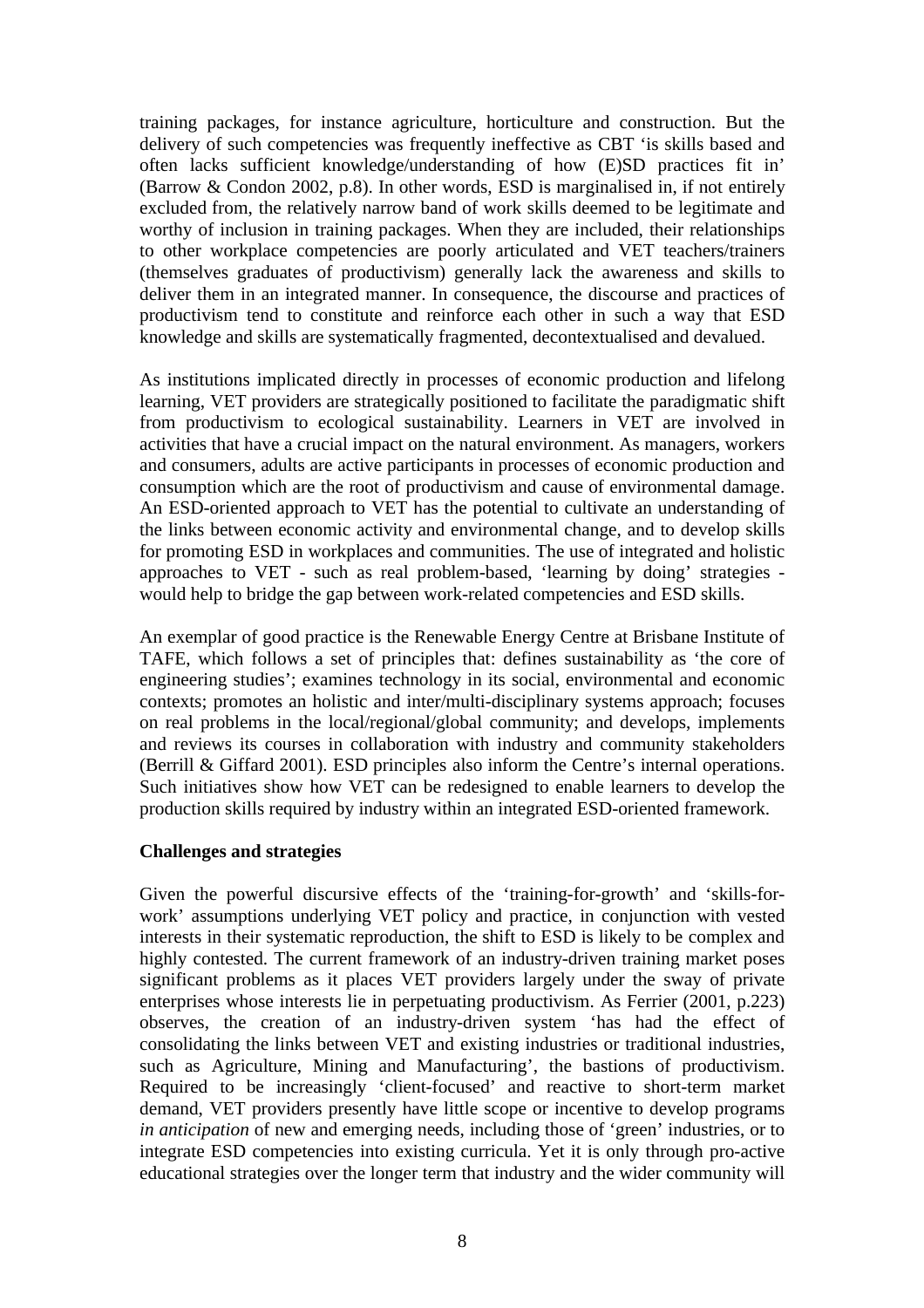recognise the need to reorient VET programs towards ESD. Moreover as User Choice and training packages give employers even greater influence over the content and delivery of VET programs, non-economic forms of competence seem likely to be further marginalised by productivity and profit-maximisation imperatives.

As Manion and Bowlby (1992 cited in Palmer 1998, p.85) contend, the central dilemma of sustainable development is 'what is the best way to confront and overcome the massively powerful vested interests that would feel threatened by structural changes to the status quo?' As key agents of change, adult educators and trainers will need to raise public awareness of the contradictions and irrationality of productivism. Concurrently, the concept of 'sustainable development' and its relationship to, and implications for, VET will require critical reflection and discussion. Policy, management and curriculum frameworks will need to reflect the interests of a wider range of stakeholders beyond industry and enterprises. Debate will also be required on whether the transition to ESD can be achieved within the context of a demand-driven training market. Such issues and strategies require much more detailed consideration than is possible in this paper (see Anderson 2003 in press).

Above all a new paradigm for adult learning is required in the VET sector, based on an ethos of ecologism that gives primacy to the interdependence of the human race and the natural environment. The principles of ecologically sustainable development should inform and reshape the formation of production-oriented competencies. VET curriculum should assist students to acquire a deeper and more holistic understanding of the environmental consequences of their roles as producers and consumers. Accordingly environmental education for adults should be viewed as an integral part of a lifetime continuum of learning for ESD. A key challenge for VET teachers and trainers therefore is to build on the broad foundations laid in schooling by empowering learners with the specific knowledge and skills to initiate and participate in the shift from productivist to ESD-oriented workplaces and communities.

# **Conclusion**

In 1979, McKenzie articulated a vision for TAFE that rejected 'growth for growth's sake'. Regrettably his message was ignored as productivism has since strengthened its grip on TAFE and VET. Despite commitments made at the Rio *Earth Summit* over a decade ago, the VET system seems no closer to adopting the principles of ecologically sustainable development. Productivism remains a ubiquitous and persistent feature of official VET policy discourse despite mounting evidence of its unsustainability. The associated 'training-for-growth' and 'skills-for-work' assumptions are reproduced systematically through VET, even though they no longer provide a rational or meaningful basis for human development in a post-industrial era.

In consequence, current constructions of VET remain constrained by productivist assumptions about the necessity of permanent economic growth. VET is locked into a blinkered race for 'global economic competitiveness' which ignores the ecological costs of training for a growth-oriented industrial system and the increasing irrelevance of skills-for-work. As the human species confronts a risky future marked by environmental degradation and ecological crisis, it is imperative to consider the role of VET in promoting ecological sustainability and global citizenship. The development of skills, industry and employment opportunities for all remain